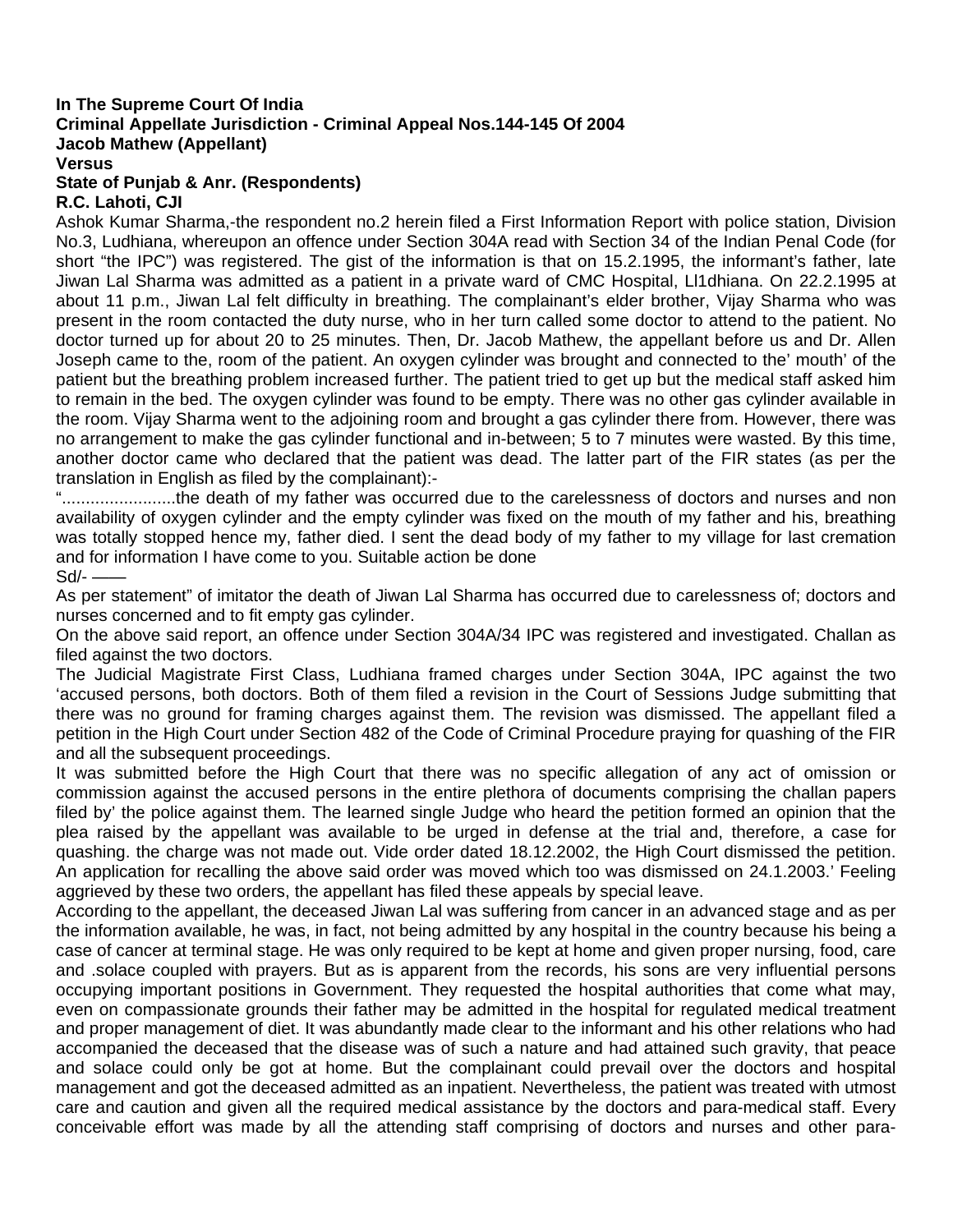medicals to give appropriate medical treatment and the whole staff danced attendance on the patient but what was ordained to happen, did happen. The complainant and his relations, who were misguided or were under mistaken belief as to the facts, lodged police report against the accused persons - wholly unwarranted and uncalled for.

The matter came up for hearing before a Bench of two learned judges of this Court. Reliance was placed by the appellant on a recent two-judge Bench- decision of this Court in Dr. Suresh Gupta v. Govt. of NCT of Delhi and Anr. (2004) 6 SCC 422. The Bench hearing this appeal doubted the correctness of the view taken in Dr. Suresh Gupta's case and vide order dated 9.9.2004 expressed the opinion that the matter, called for consideration by a Bench of three Judges. This is how the case has come up for hearing before this Bench.

In Dr. Suresh Gupta's case, the patient, a young man with no history of any heart ailment, was subjected to an operation performed by Dr. Suresh Gupta for nasal deformity. The operation was neither complicated nor serious. The patient died. On investigation, the cause of death was found to be "not introducing a cuffed endotracheal tube of proper size as to prevent aspiration of blood from the wound in the respiratory passage". The Bench formed an opinion that this act attributed to the doctor, even if accepted to be true, could be described as an act of negligence as there was lack of due care and precaution. But, the Court categorically held - "for this act of negligence he may be liable in tort, his carelessness or want of due attention and skill cannot be described to be so reckless or grossly negligent as to make him criminally liable".

The referring Bench in its order dated 9.9.2004 has assigned two reasons for their disagreement with the view taken in Dr. Suresh Gupta's case which is as under:-

1) Negligence or recklessness being 'gross' is not a requirement of Section 304A of IPC and if the view taken in Dr. Suresh Gupta's case is to be followed then the word 'gross' shall have to be read into Section 304A IPC for fixing criminal liability on a doctor. Such an approach cannot be countenanced.

2) Different standards cannot be applied to doctors and others. In all cases it has to be seen whether the impugned act was rash or negligent. By carrying out a separate treatment for doctors by introducing degree of rashness or negligence, violence would be done to the plain and unambiguous language of section 304A. If by adducing evidence it is proved that there was no rashness or negligence involved, the trial court dealing with the matter shall decide appropriately. But a doctor cannot be placed at a different pedestal for finding out whether rashness or negligence was involved. We have heard the learned counsel for the appellant, the respondent-State and the respondent complainant. As the question of medical negligence arose for consideration, we thought it fit to issue notice to Medical Council of India to assist the Court at the time of hearing which it has done. In addition, a registered society - 'People for Better Treatment', Kolkata; Delhi Medical Council, Delhi Medical Association 'and Indian Medical Association sought for intervention at the hearing as the issue arising for decision is of vital significance for the medical profession. They too have been heard. Mainly, the submissions made by the learned counsel for the parties and the interveners have centered around two issues: (i) Is there a difference in civil and criminal law on the concept of negligence?; and (ii) whether a different standard is applicable for recording a finding of negligence when a professional, in particular, a doctor is to be held guilty of negligence? With the awareness in the society and the people in general gathering consciousness about their rights, actions for damages in tort are on the increase. Not only civil suits are filed, the availability of a forum for grievance redressal under the Consumer Protection Act, 1986 having jurisdiction to hear complaints against professionals for 'deficiency in service', which expression is very widely defined in the Act, has given rise to a large number of complaints against professionals, in particular against doctors, being filed by the persons feeling aggrieved. Criminal complaints are being filed against doctors alleging commission of offences punishable under Section 304A or Sections 336/337/338 of the IPC alleging rashness or negligence on the part of the doctors resulting in loss of life or injury (of varying degree) to the patient. The present one is such a case. The order of reference has enabled us to examine the concept of 'negligence', in particular 'professional negligence', and as to when and how it does give rise to an action under the criminal law. We propose to deal with the issues in the interests of settling the law.

# **Negligence as a tort**

The jurisprudential concept of negligence defies any precise definition. Eminent "jurists and leading judgments have assigned various meanings to negligence. The concept as has been acceptable to Indian jurisprudential: thought is well stated in the Law of Torts, Ratanlal & Dhirajlal (Twenty-fourth Edition 2002, edited by Justice G.P. Singh). It is stated (atp.441-442) - "Negligence is the breach of a duty caused by the omission to do something which a reasonable man, guided by those considerations which ordinarily regulate the conduct of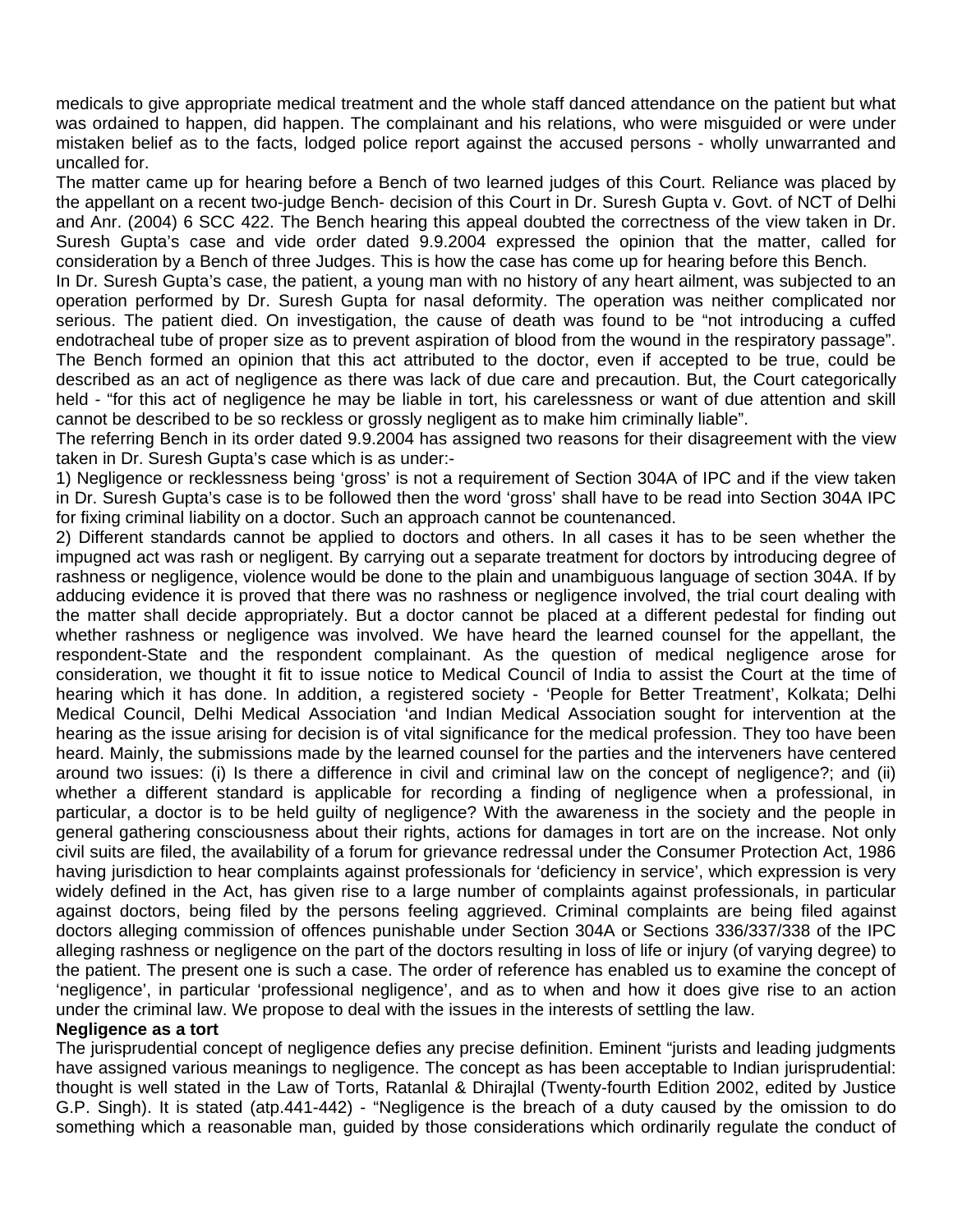human affairs would do, or doing something which a prudent and reasonable man would not do. Actionable negligence consists in the neglect of the use of ordinary care or skill towards a person to whom the defendant owes the duty of observing ordinary care and skill, by which neglect the plaintiff has suffered injury to his person or property. ........... The definition involves three constituents of negligence: (1) A legal duty to exercise due care on the part of the party complained of towards the party complaining the former's conduct within the scope of the duty; (2) breach of the said duty; and (3) consequential damage. Cause of action for negligence arises only when damage occurs; for, damage is a necessary ingredient of this tort."

According to Charlesworth & Percy on Negligence (Tenth Edition, 2001), in current forensic speech, negligence has three meanings. They are: (i) a state of mind, in which it is opposed to intention; (ii) careless conduct; and (iii) the breach of duty to take care that is imposed by either common or statute law. All three meanings are applicable in different circumstances but anyone of them does not necessarily exclude the other meanings. (Para 1.01) The essential components of negligence, as recognized, are three: "duty", "breach" and "resulting damage", that is to say:-

- 1. the existence of a duty to take care, which is owed by the defendant to the complainant;
- 2. the failure to attain that standard of care, prescribed by the law, thereby committing a breach of such duty; and
- 3. damage, which is both causally connected with such breach and recognized by the law, has been suffered by the complainant. (Para 1.23)

If the claimant satisfies the court on the evidence that these three ingredients are made out, the defendant should be held liable in negligence. (Para 1.24)

# **Negligence - as a tort and as a crime**

The term 'negligence' is used for the purpose of fastening the defendant with liability under the Civil Law and, at times, under the Criminal Law. It is contended on behalf of the respondents that in both the jurisdictions, negligence is negligence, and jurisprudentially no distinction can be drawn between negligence under civil law and negligence under criminal law. The submission so made cannot be countenanced inasmuch as it is based upon a total departure from the established terrain of thought running ever since the beginning of the emergence of the concept of negligence upto the modern times. Generally speaking, it 'is the amount of damages incurred which is determinative of the extent of liability in tort; but in criminal law it is not the amount of damages but the amount and degree of negligence that is determinative of liability. To fasten liability in Criminal Law, the degree of negligence has to be higher than that of negligence enough to fasten liability for damages in Civil Law. The essential ingredient of mens rea cannot be excluded from consideration when the charge in a criminal court consists of criminal negligence. In **R. v. Lawrence**, [1981] 1 All ER 974 (HL), Lord Diplock spoke in a Bench of five and the other Law Lords, agreed with him. He reiterated his opinion in **R. v. Caldwell** 1981(1) All ER 961 (HL) and dealt with the concept of recklessness as constituting mens rea in criminal law. His Lordship warned against adopting the simplistic approach of treating all problems of \criminal liability as soluble by classifying the test of liability as being "subjective" or "objective" and said "Recklessness on the part of the doer of an act does presuppose that there is something in the circumstances that would have drawn the attention of an ordinary prudent individual to the possibility that his act was capable of causing the kind of serious harmful consequences that the section which creates the offence was intended to prevent, and that the risk of those harmful consequences occurring was not so slight that an ordinary prudent individual would feel justified in' treating' them as negligible. It is only when this is so that the doer of the' act is acting 'recklessly' if, before doing the act, he either fails to give any thought to the possibility of there being any 'such risk or, having recognized that there was such risk, he nevertheless goes on to do it."

The moral culpability of recklessness is not located in a desire to cause harm. It resides in the proximity of the reckless state of mind to the state of mind present when there is an intention to cause harm. There is in other words, a disregard for the possible consequences. The consequences entailed in the risk may not be wanted, and indeed the actor may hope that they do not occur, but this hope nevertheless fails to inhibit the taking of the risk. Certain types of violation, called optimizing violations, may be motivated by thrill-seeking. These are clearly reckless.

In order to hold the existence of criminal rashness or criminal negligence it shall have to be found out that the rashness was of such a degree as to amount to taking a hazard knowing that the hazard was of such a degree that injury was most likely imminent. The element of criminality is introduced by the accused having run the risk of doing such an act with recklessness and indifference to the consequences. Lord Atkin in his speech in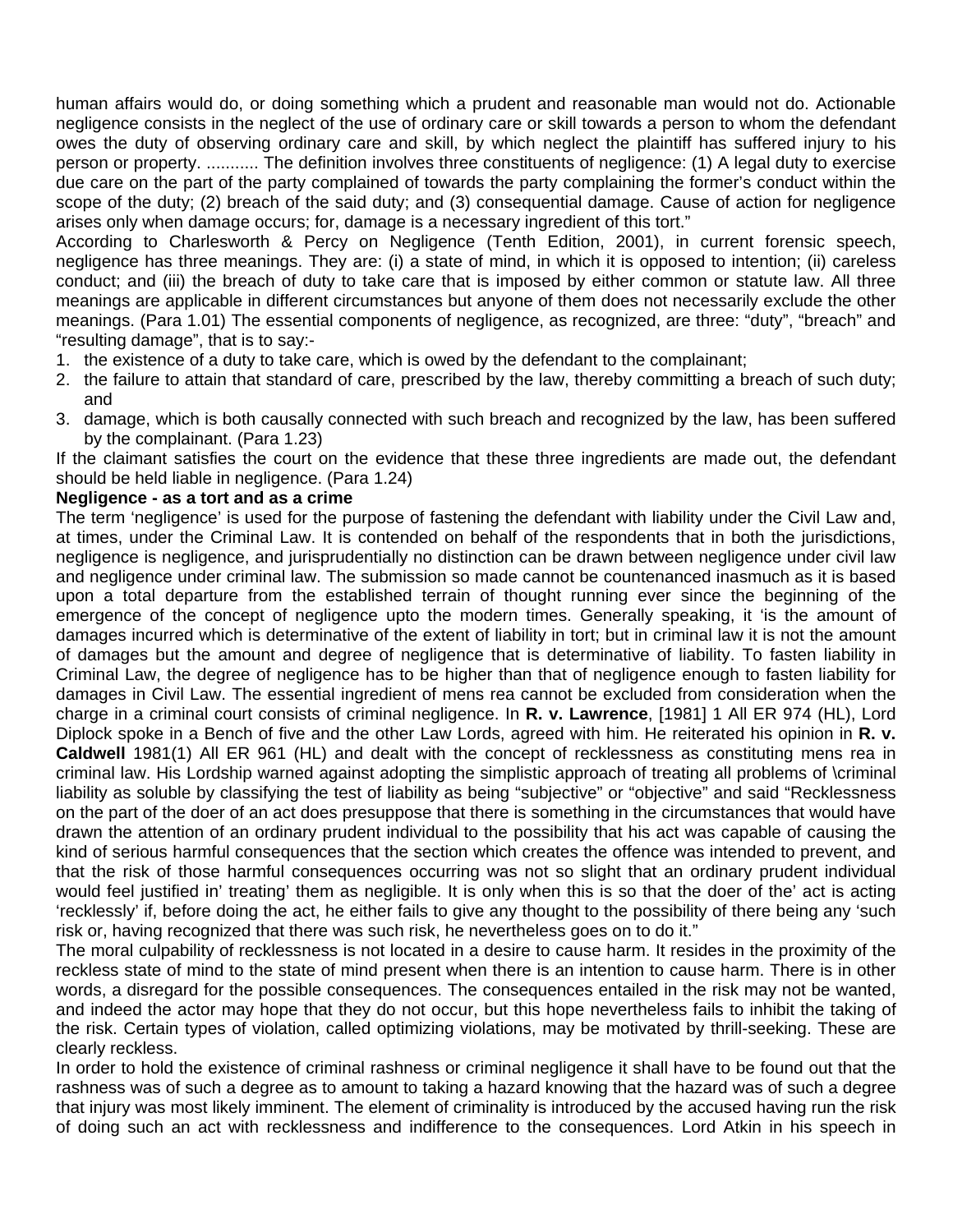**Andrews v. Director of Public Prosecutions**, [1937] A.C. 576, stated, "Simple lack of care – such as will constitute civil liability is not enough; for purposes of the criminal law there are degrees of negligence; and a very high degree of negligence is required to be proved before the felony is established." Thus, a clear distinction exists between "simple lack of care" incurring civil liability and "very high degree of negligence" which is required in criminal cases. Lord Porter said in his speech in the same case - "A higher degree of negligence has always been demanded in order to establish a criminal offence than is sufficient to create civil liability. (Charlesworth & Percy, ibid, Para 1.13)

The fore-quoted statement of law in **Andrews** has been noted with approval by this Court in **Syad Akbar** v. **State of Karnataka** (1980) 1 SCC 30. The Supreme Court has dealt with and pointed out with reasons the distinction between negligence in civil law and in criminal law. Their Lordships have opined that there is a marked difference as to the effect of evidence, viz. the proof, in civil and criminal proceedings. In civil proceedings, a mere preponderance of probability is sufficient, and the defendant is not necessarily entitled to the benefit of every reasonable doubt; but in criminal proceedings, the persuasion of guilt must amount to such a moral certainty as convinces the mind of the Court, as a reasonable man, beyond all reasonable doubt. Where negligence is an essential ingredient of the offence, the negligence to be established by the prosecution must be culpable or gross and not the negligence merely based upon an error of judgment.

Law laid down by Straight, J. in the case **Reg** v. **Idu Beg** (1881) 3 All. 776, has been held good in cases and noticed in **Bhalchandra Waman Pathe** v. **State of Maharashtra** 1968 Mh.L.J. 423 - a three-Judge Bench decision of this Court. It has been held that while negligence is an omission to do something which a reasonable, man, guided upon those considerations which ordinarily regulate the conduct of human affairs, would do, or doing something which a prudent and reasonable man would. not do; criminal negligence is the gross and culpable neglect or failure to exercise that reasonable and proper care and precaution to guard against injury either to the public generally or to an individual in particular, which having regard to all the circumstances out of which the charge has arisen, it was the imperative duty of the accused person to have adopted.

In our opinion, the factor of grossness or degree does assume significance while drawing distinction in negligence actionable in tort and negligence punishable as a crime. To be latter, the negligence has to be gross or of a very high degree.

#### **Negligence by Professionals**

In the law of negligence, professionals such as lawyers, doctors, architects and others are included in the category of persons professing some special skill or skilled persons generally. Any task which is required to be performed with a special skill would generally be admitted or undertaken to be performed only if the person possesses the requisite skill for performing that task. Any reasonable man entering into a profession which requires a particular level of learning to be called a professional of that branch, impliedly assures the person dealing with him that the skill which he professes to possess shall be exercised and exercised with reasonable degree of care and caution. He does not assure his client of the result. A lawyer 1 does not tell his client that the client shall win the case in all circumstances. A physician would not assure the patient of full recovery in every case. A surgeon cannot and does not guarantee that the result of surgery would invariably be beneficial, much less to the extent of 100% for the person operated on. The only assurance which such a professional can give or can be understood to have given by implication is that he is possessed, of the requisite skill in that branch of profession which he is practicing and while undertaking the performance of the task entrusted to him he would be exercising his skill with reasonable competence. This is all, what the person approaching the professional can expect. Judged by this standard, a Professional may be held liable for negligence on one of two findings either he was not possessed of the requisite skill which he professed to have possessed, or, he did not exercise, with reasonable competence in the given case, the skill which he did possess. The standard to be applied for judging whether the person charged has been negligent or not, would be that of an ordinary competent person exercising ordinary skill in that profession. It is not necessary for every professional to possess the highest level of expertise in that branch which he practices. In **Michael Hyde and Associates** v. **J.D. Williams & Co. Ltd.**, [2001] P.N.L.R. 233, CA, Sedley L.J. said that where a profession embraces arange of views as to what is an acceptable 'standard of conduct, the competence of the defendant is to be judged by the lowest standard that would be regarded as acceptable. (Charlesworth & percy, ibid, Para 8.03)

Of quoted passage defining negligence by professionals, generally and not, necessarily confined to doctors, is to be found in the opinion of McNair J. in **Bolam** v. **Friern Hospital Management Committee**, [1957] 1 W.L.R.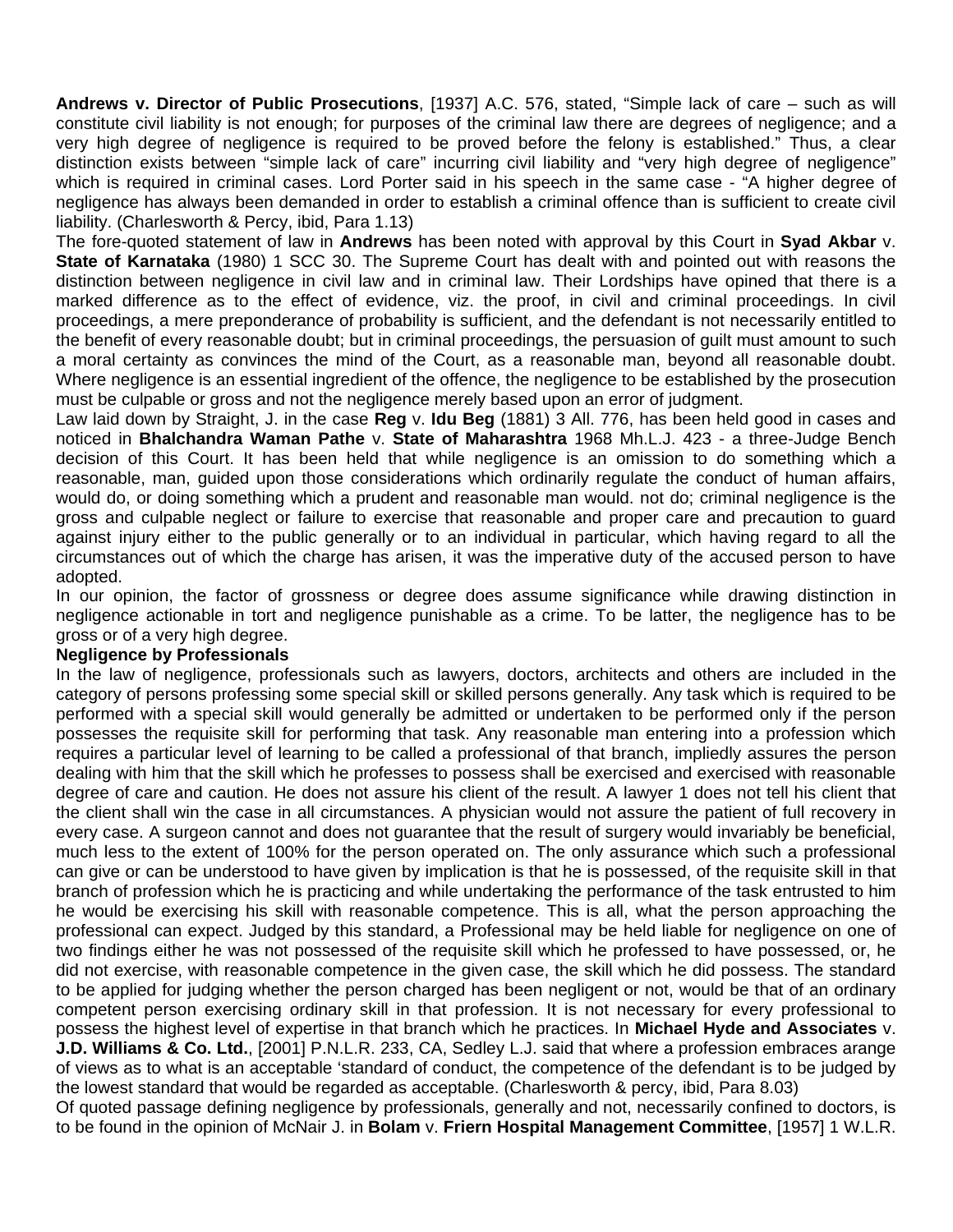582, 586' in' the following words: "Where you get a situation which involves the use of some special skill or competence, then the test as to whether there has been negligence or not is not the test of the man on the top of a Clapham omnibus, because he has not got this special skill. The test is the standard of the ordinary skilled man exercising and professing to have that special skill. A man need not possess the highest expert skill. it is well established law that it is sufficient if he exercises the ordinary skill of an ordinary competent man exercising that particular art." (Charlesworth & Percy, ibid, Para 8.02)

The water of **Bolam** test has ever since flown and passed under several bridges, having been cited and dealt with in several judicial pronouncements, one after the other and has continued to be well received by every shore it has touched as neat, clean and well condensed one. After a review of various authorities Bingham L.J. in his speech in **Eckersley** v. **Binnie**, [1988] 18 Con. L.R. 1, 79 summarised the **Bolam** test in the following words:-

"From these general statements it follows that a professional man should command the corpus of knowledge which forms part of the professional equipment of the ordinary member of his profession. He should not lag behind other ordinary assiduous and intelligent members' of his profession in knowledge of new advances, discoveries and developments in. his field. He should have such awareness as an ordinarily competent practitioner would have of the deficiencies in his knowledge and the limitations on 'his skill. He -'Should' be' alert to the hazards and risks in any professional task he undertakes to the extent that other ordinarily competent members of the profession would be alert. . He must bring to any professional task he undertakes no less expertise, skill and care than other ordinarily competent members of his profession would bring, but need bring no more. The standard is that of the reasonable average. The law does not require of a professional man that he be a paragon combining the qualities of polymath and prophet." (Charlesworth & Percy, ibid, Para 8.04)

The degree of skill and care required by a medical practitioner is so stated in **Halsbury's Laws of England**  (Fourth Edition, Vol.30, Para 35):-

"The practitioner must bring to his task a reasonable degree of skill and knowledge, and must exercise a reasonable degree of care. Neither the very highest nor a very low degree of care and competence, judged in the light of the particular circumstances of each case, is what the law requires, and a person is not liable in negligence because someone else of greater skill and knowledge would have prescribed different treatment or operated in a different way; nor is he guilty of negligence; if he has acted in accordance with a practice accepted as proper by a responsible body of medical men skilled in that particular art, even though a- body of adverse' opinion also existed among medical men.

Deviation from normal practice is not necessarily evidence of negligence. 'To establish liability on that basis it must be shown (1) that there is a usual and normal practice; (2) that the defendant has not adopted it; and (3) that the course in fact adopted is one no professional man of ordinary skill would have taken had her been acting with ordinary care."

Above said three tests have also been stated as determinative of negligence in professional practice' by Charlesworth & Percy in their celebrated work on Negligence (ibid, para 8.110)

In the opinion of Lord Denning, as expressed in **Hucks** v. **Cole**, [1968] 118 New U 469, a medical practitioner was not to be held liable simply because things went wrong, from mischance or misadventure or through an error of judgment in choosing one reasonable course of treatment in preference of another. A medical practitioner would be liable only where his conduct fell below that of the standards of a reasonably competent practitioner in his field

The decision of House of Lords in **Maynard** v. **West Midlands Regional Health Authority**, [1985] 1 All ER 635 (HL) by a Bench consisting of five Law Lords has been accepted as having settled the law on the point by holding that it is not enough to show that there is a body of competent professional opinion which considers that decision of the defendant professional was a wrong decision, if there also exists a body of professional opinion, equally competent, which supports the decision as reasonable in the circumstances. It is not enough to show that subsequent events show that the operation need never have been performed, if at the time the decision to operate was taken, it was reasonable, in the sense that a responsible body of medical opinion would have accepted it as proper. Lord Scarman who recorded the leading speech with which other four Lords agreed quoted the following words of Lord President (Clyde) in **Hunter** v. **Hanley** 1955 SLT 213 at 217, observing that the words cannot be bettered - "In the realm of diagnosis and treatment there is ample scope for genuine difference' of opinion and one man clearly is not negligent merely because his conclusion differs from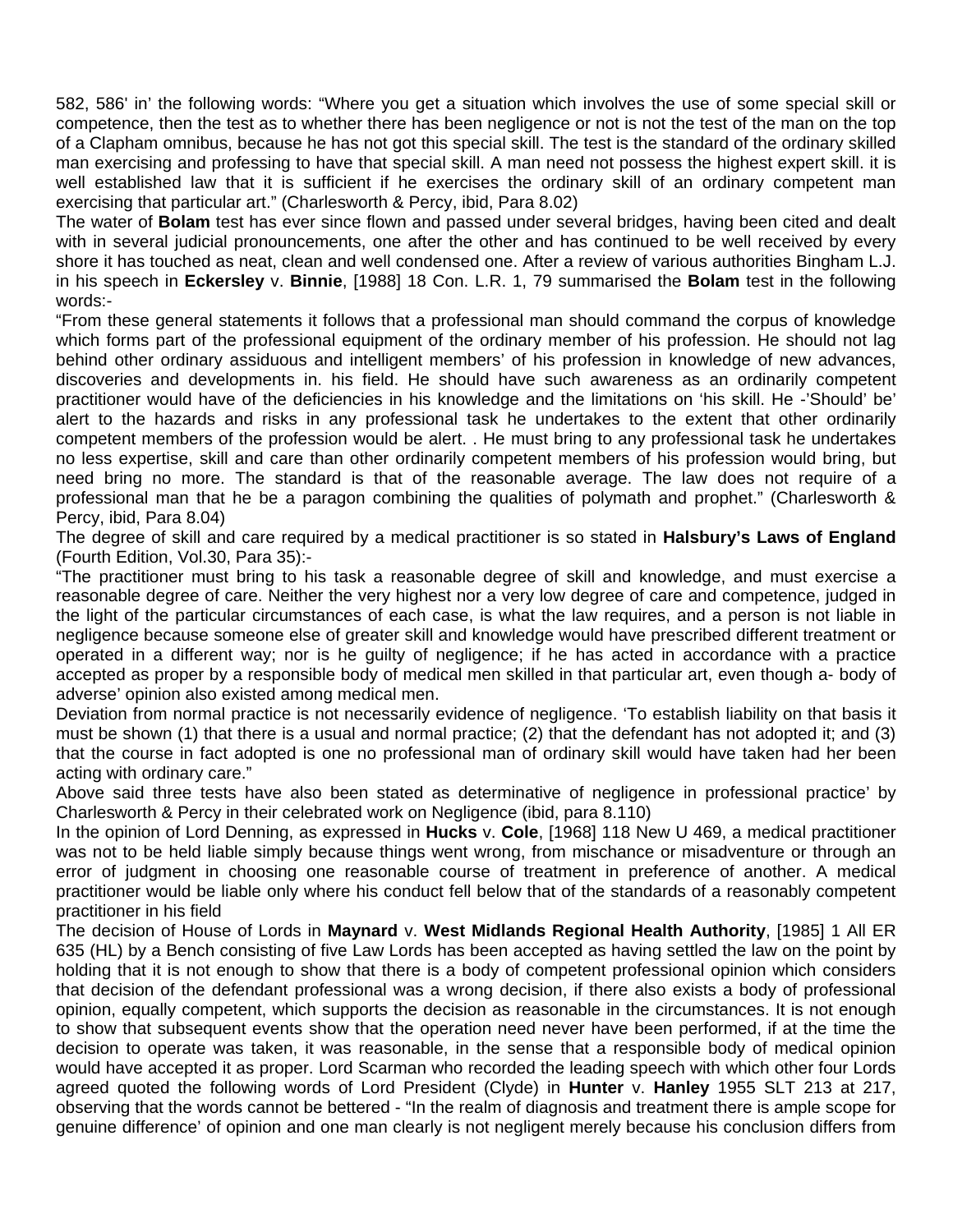that of other professional men. The true test for establishing negligence in diagnosis or treatment on the part of a doctor is whether he has been proved to be guilty of such failure as \no doctor of ordinary skill would be guilty of if acting with ordinary care.,.". Lord Scarman added - "a doctor who professes to exercise a special skill must exercise the ordinary skill of his speciality. Differences of opinion and practice exist, and will always exist, in the medical as in other professions. There is seldom anyone answer exclusive of all' others to problems of professional judgment. A court may prefer one body of opinion to the other, but that is no basis for a conclusion of negligence." His Lordship further added "that a judge's 'preference' for one body of distinguished professional opinion to another also professionally distinguished is not sufficient to establish negligence in a practitioner whose actions have received the seal of approval of those whose opinions, truthfully expressed, honestly held, were not preferred."

The classical statement of law in **Bolam's case** has been widely accepted as decisive of the standard of care required both of professional men generally and medical practitioners in particular. It has been invariably cited with approval before Courts in India and applied to as touchstone to test the pleas of medical negligence. In tort, it is enough for the defendant to show that the standard of care and the skill attained was that of the ordinary competent medical practitioner exercising an ordinary degree of professional skill. The fact that a defendant charged with negligence acted in accord with the general and approved practice is enough to clear him of the charge. Two things are pertinent to be noted. Firstly, the standard of care, when assessing the practice as adopted, is judged in the light of knowledge available at the time (of the incident), and not at the date of trial. Secondly, when the charge of negligence arises out of failure to use some particular equipment, the charge would fail if the equipment was not generally available at that point of time on which it is suggested as should have been used.

A mere deviation from normal professional practice is not necessarily evidence of negligence. Let it also be noted that a mere accident is not evidence of negligence. So also an error of judgment on the part of a professional is not negligence per se. Higher the acuteness in emergency and higher the complication, more are the chances of error of judgment. At times, the professional is confronted with making a choice between the devil and the deep sea and he has to choose the lesser evil. The medical professional is often called upon to adopt a procedure which involves higher element of risk, but which he honestly believes as providing greater changes of success for the patient rather than a procedure involving lesser risk but higher chances of failure. Which course is more appropriate to follow, would depend on the facts and circumstances of a given case. The usual practice prevalent nowadays is to obtain the consent of the patient or of the person in-charge of the patient if the patient is not be in a position to give consent before adopting a given procedure. So long as it can be found that the procedure which was in fact adopted was one which was acceptable to medical science as on that date, the medical practitioner cannot be held negligent merely because he chose to follow one procedure and not another and the result was a failure.

No sensible professional would intentionally commit an act or omission which would result in loss or injury to the patient as the professional reputation of the person is at stake. A single failure may cost him dear in his career. Even in civil jurisdiction, the rule of *res ipsa loquitur* is not of universal application and has to be applied with extreme care and caution to the cases of professional negligence and in particular that of the doctors. Else it would be counterproductive. Simply, because a patient has not favourably responded to a treatment given by a physician or a surgery has failed, the doctor cannot be held liable per se by applying the doctrine of *res ipsa loquitur*.

*Res ipsa loquitur* is a rule of evidence which in reality belongs to the law of torts. Inference as to negligence may be drawn from proved circumstances by applying the rule if the cause of the accident is unknown and no reasonable explanation as to the cause is coming forth from the defendant. In criminal proceedings, the burden of proving negligence as an essential ingredient of the offence lies on the prosecution. Such ingredient cannot be said to have been proved or made out by resorting to the said rule (See **Syad Kabar** v. **State of Karnataka**  (1980) 1 SCC 30). Incidentally, it may be noted that in **Krishnan and Anr.** v. **State of Kerala** (1996) 10 SCC 508 the Court has observed that there may be a case where the proved facts would themselves speak of sharing of common intention and while making such observation one of the learned judges constituting the Bench has in his concurring opinion merely stated "*res ipsa loquitur*", Nowhere it has been stated that the rule has applicability in a criminal case and an inference as to an essential ingredient of an offence can be found proved by resorting to the said rule. In our opinion, a case under Section 304A IPC cannot be decided solely by applying the rule of *res ipsa loquitur*.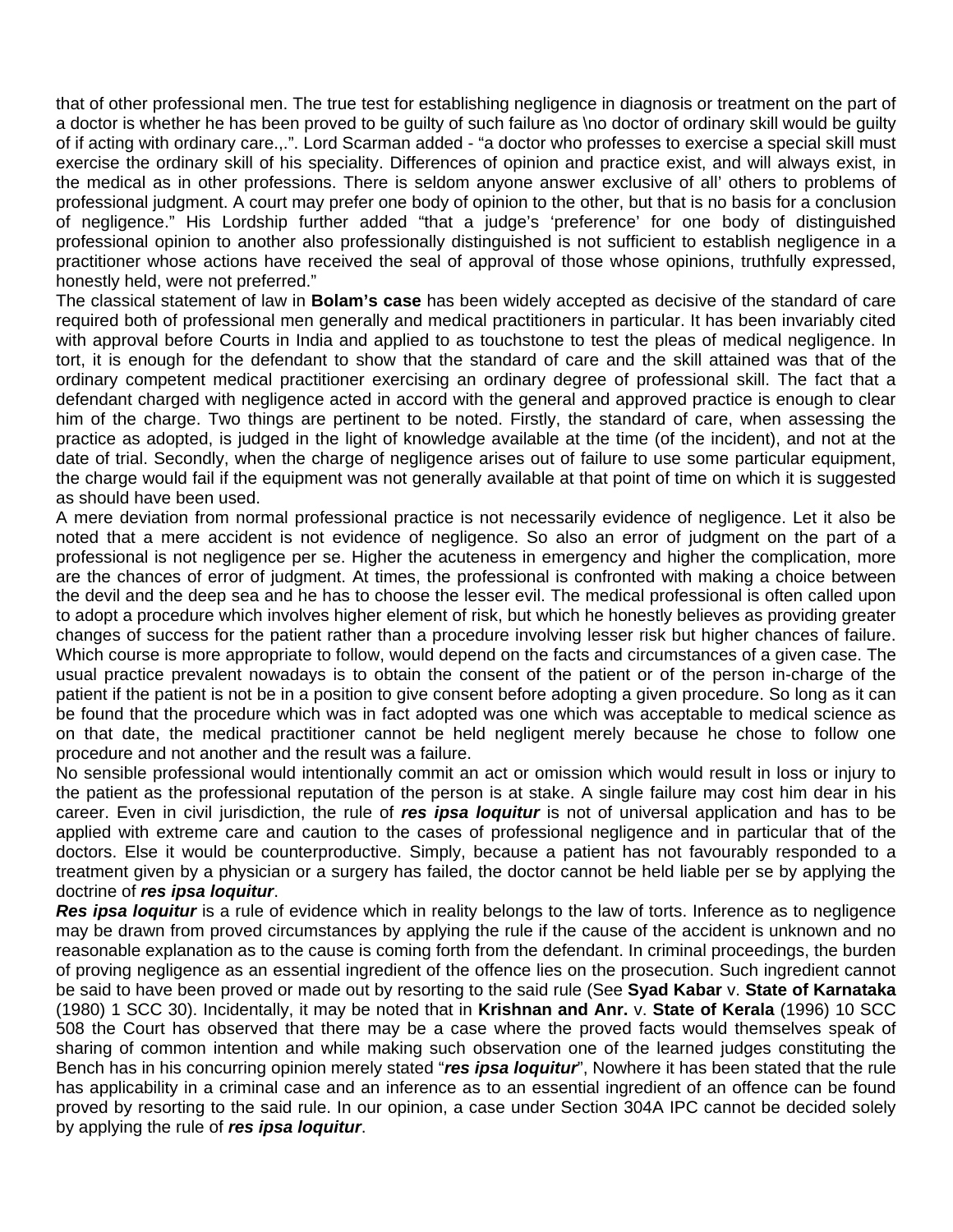A medical practitioner faced with an emergency ordinarily tries his best to redeem the patient out of his suffering. He does not gain anything by acting with negligence or by omitting to do an act. Obviously, therefore, it will be for the complainant to clearly make out a case of negligence before a medical practitioner is charged with or proceeded against criminally. A surgeon with shaky hands under fear of legal action cannot perform a successful operation and a quivering physician cannot administer the end-dose of medicine to his patient.

If the hands be trembling with the dangling fear of facing a criminal prosecution in the event of failure for whatever reason - whether attributable to himself or not, neither a surgeon can successfully wield his lifesaving scalper to perform an essential surgery, nor can a physician successfully administer the life-saving dose of medicine. Discretion being better part of valour, a medical professional would feel better advised to leave a terminal patient to his own fate in the case of emergency where the chance of success may be 10% (or so), rather than taking the risk of making a last ditch effort towards saving the subject and facing a criminal prosecution if his effort fails. Such timidity forced upon a doctor would be a disservice to the society.

The purpose of holding a professional liable for his act or omission, if negligent, is to make the life safer and to eliminate the possibility of recurrence of negligence in future. Human body and medical science - both are too complex to be easily understood. To hold in favour of existence of negligence, associated with the action or inaction of a medical professional, requires an in-depth understanding of the working of a professional as also the nature of the job and of errors committed by chance, which do not necessarily involve the element of culpability.

The subject of negligence in the context of medical profession necessarily calls for treatment with a difference. Several relevant considerations in this regard are found mentioned by Alan Merry and Alexander McCall Smith in their work "Errors, Medicine and the Law" (Cambridge University Press, 2001). There is a marked tendency to look for a human actor to blame for an untoward event - a tendency which is closely linked with the desire to punish. Things have gone wrong and, therefore, somebody must be found to answer for it. To draw a distinction between the blameworthy and the blameless, the notion of mens rea has to be elaborately understood. An empirical study would reveal that the background to a mishap is frequently far more complex than may generally be assumed. It can be demonstrated that actual blame for the outcome has to be attributed with great caution. For a medical accident or failure, the responsibility may lie with the medical practitioner and equally it may not. The inadequacies of the system, the specific circumstances of the case, the nature of human psychology itself and sheer chance may have combined to produce a result in which the doctor's contribution is either relatively or completely blameless. Human body and its working is nothing less than a highly complex machine. Coupled with the complexities of medical science, the scope for misimpressions, misgivings and misplaced allegations against the operator i.e. the doctor, cannot be ruled out. One may have notions of best or ideal practice which are different from the reality of how medical practice is carried on or how in real life the doctor functions. The factors of pressing need and limited resources cannot be ruled out from consideration. Dealing with a case of medical negligence needs a deeper understanding of the practical side of medicine.

At least three weighty considerations can be pointed out which any forum trying the issue of medical negligence in any jurisdiction must keep in mind. These are: (i) that legal and disciplinary procedures should (be properly founded on firm, moral and scientific grounds; (ii) that patients will be better served if the real cause of harm are properly identified and appropriately acted upon; and (iii) that many incidents involve a contribution from more than one person, and the tendency is to blame the last identifiable element in the chain of causation - the person holding the 'smoking gun'. Accident during the course of medical or surgical treatment has a wider meaning. Ordinarily, an accident means an unintended and unforeseen injurious occurrence; something that does not occur in the usual course of events or that could not be reasonably anticipated (See, Black's Law Dictionary, 7th Edition). Care has to be taken to see that the result of an accident which is exculpatory may not persuade the human mind to confuse it with the consequence of negligence.

#### **Medical Professionals in Criminal Law**

The criminal law has invariably placed the medical professionals on a pedestal different from ordinary mortals. The Indian Penal Code enacted as far back as in the year 1860 sets out a few vocal examples. Section 88 in the Chapter on General Exceptions provides exemption for acts not intended to cause death, done by consent in good faith for person's benefit. Section 92 provides for exemption for acts done in good faith for the benefit of a person without his consent though the acts cause harm to a. person and that person has not consented to suffer such harm. There are four exceptions listed in the Section, which is not necessary in this context to deal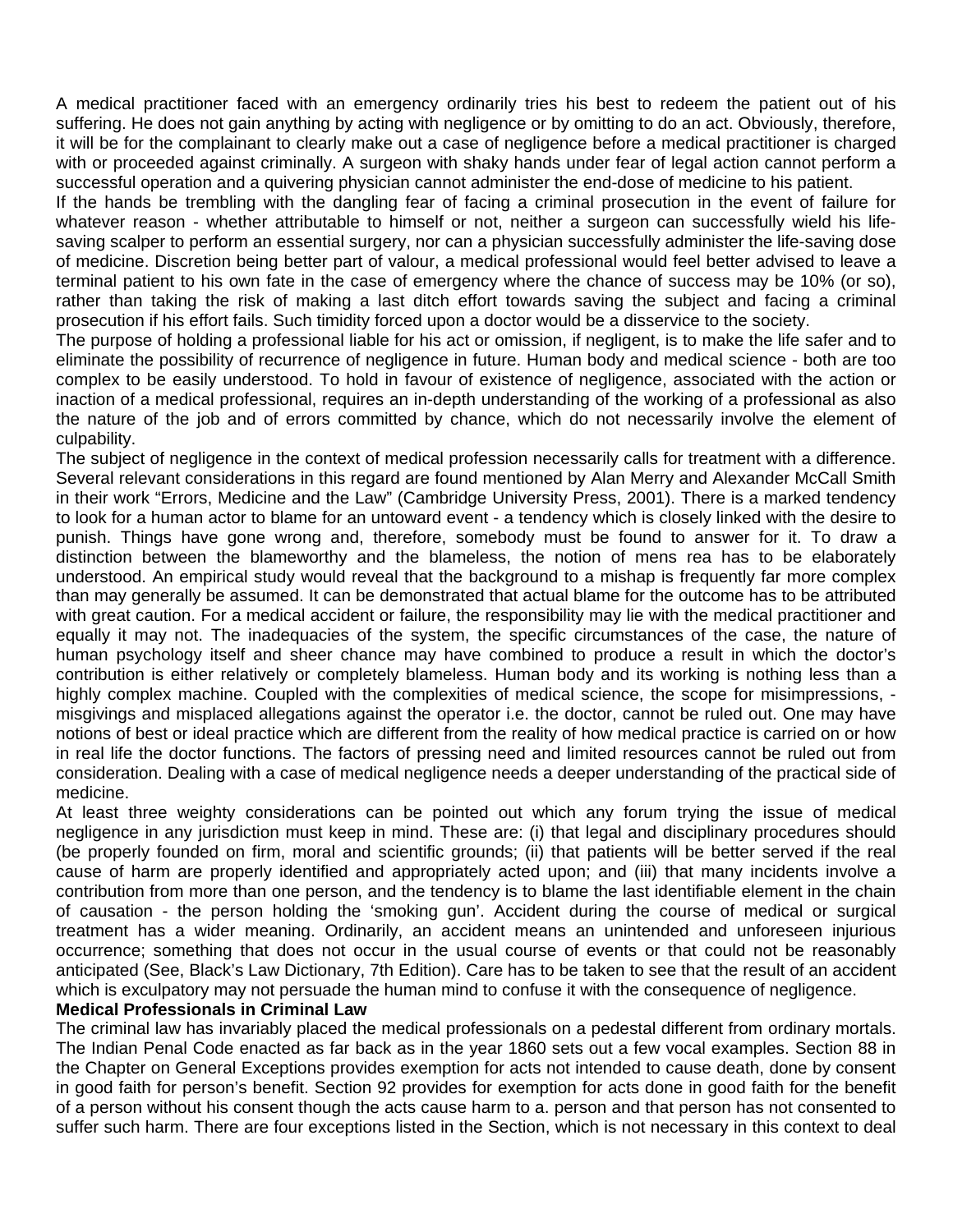with. Section 93 saves from criminality certain communications made in good faith. To these provisions are appended the following illustrations:-

# **Section 88**

A, a surgeon, knowing that a particular operation is likely to cause the death of Z, who suffers under a painful complaint, but not intending to cause Z's death and intending in good faith, Z's benefit, performs that operation on Z, with l's consent. A has committed no offence.

## **Section 92**

Z is thrown from his horse" and is insensible. 'A' a surgeon, finds that Z requires to be trepanned. A, not intending Z's death, but in good faith, for Z's benefit, performs the trepan before Z recovers his power of judging for himself. A has committed no offence.

A, a surgeon, sees a child suffer an accident which is likely to prove fatal unless an operation be immediately performed. There is no time to apply to the child's guardian. A performs the operation in spite of the entreaties of the child, intending, in good- faith, the child's benefit. A has committed no offence.

## **Section 93**

A, a surgeon, in good faith, communicates to a patient his opinion that he cannot live. The patient dies in consequence of the shock. A has committed no offence, though he knew it to be likely that the communication might cause the patient's death.

It is interesting to note what Lord Macaulay had himself to say about Indian Penal Code. We are inclined to quote a few excerpts from his speech to the extent relevant for our purpose from "Speeches and Poems with the Report and Notes on the Indian Penal Code" by Lord Macaulay (Houghton, Mifflin and Company, published in 1874). "Under the provisions of our Code, this case would be very differently dealt with according to circumstances. If A. kills Z. by administering abortives to her, with the knowledge that those abortive are likely to cause her death, he is guilty of voluntary culpable homicide, which will be voluntary culpable homicide by consent, if Z agreed to run the risk, and murder if Z did not so agree. If A causes miscarriage to Z, not intending to cause Z's death, nor thinking it likely that he" shall cause Z's death, but so rashly or negligently as to cause her death, A. is guilty of culpable homicide not voluntary, and will be liable to the punishment provided for the causing of miscarriage, increased by imprisonment for a term not exceeding two years. Lastly, if A took such precautions that there was no reasonable probability that Z's death would be caused, and if the medicine were rendered deadly by some accident which no human sagacity could have foreseen, or by some peculiarity in Z's constitution such as there was no ground whatever to expect, A. will be liable to no punishment whatever on account of her death, but will of course be liable to the punishment provided for causing miscarriage.

It may be proper for us to offer some arguments in defense of this part of the Code.

It will be admitted that when an act is in itself innocent, to punish the person who does it because bad consequences, which no human wisdom could have foreseen, have followed from it, would be in the highest degree barbarous and absurd." (P.419)

"To punish as a murderer every man who, while committing a heinous offence, causes death by pure misadventure, is a course which evidently adds nothing to the security of human life. No man can so conduct himself as to make it absolutely certain that he shall not be so unfortunate as to cause the death of a fellowcreature. The utmost that he can do is to abstain from everything which is at all likely to cause death. No fear of punishment can make him do more than this; and therefore, to punish a man who has done this can add nothing to the security of human life. The only good effect which such punishment can produce will be to deter people from committing any of those offences which turn into murders what are in themselves mere accidents. It is in fact an addition to the punishment of those offences, and it is an addition made in the very worst way." (p.421)

"When a person engaged in the commission of an offence causes death by rashness or negligence, but without either intending to cause death, or thinking it likely that he shall cause death, we propose that he shall be liable to the punishment of the offence which he was engaged in committing, superadded to the ordinary punishment of involuntary culpable homicide.

The arguments and illustrations which we have employed for .the purpose of showing that the involuntary causing of death, without either rashness or negligence, ought, under 'no circumstances, to be punished at all, will, with some modifications, which will readily suggest themselves, serve to show that the involuntary causing of death by rashness or negligence, though always punishable, ought, under no circumstances to be punished as murder." (P.422)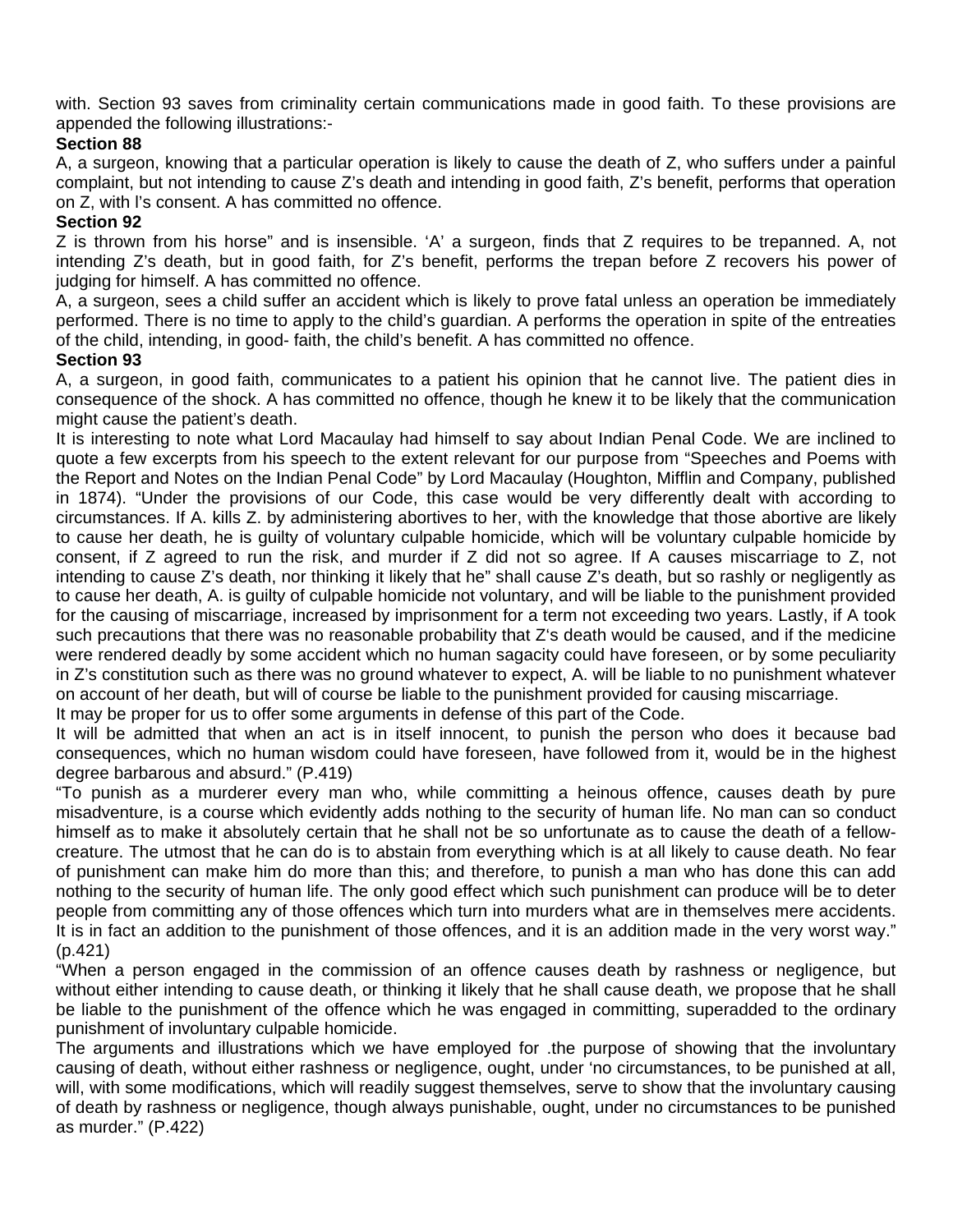The following statement of law on criminal negligence by reference to surgeons, doctors etc. and unskillful treatment contained in **Roscoe's Law of Evidence** (Fifteenth 'Edition) is classic: "Where a person, acting as a medical man, &c., whether licensed or unlicensed, is so negligent in his treatment of a patient that death results, it is manslaughter if the negligence was so great as to ;, amount to a crime, and whether or not there was such a degree of negligence is a question in each case for the jury. "In explaining to juries the test which they should apply to determine whether the negligence in the particular case amounted or did not amount to a crime, judges have used many epithets, such as 'culpable,' 'criminal', 'gross', 'wicked', 'clear', 'complete.' But whatever epithet be used and whether an epithet be used or not, in order to establish criminal liability the facts must be such that, in the opinion of the, jury, the negligence of the accused went beyond a mere matter of compensatiol'1 between r subjects and showed such disregard for the life and safety of others as to amount to a crime against the State and conduct deserving punishment." (p. 848-849) "whether he be licensed or unlicensed, if he display gross ignorance, or gross inattention, or gross rashness, in his treatment, he is criminally responsible. Where a person who, though not educated as an accoucheur, had been in the habit of acting as a man-midwife, and had" unskillfully treated a woman who died in childbirth, was indicted for the murder, L. Ellenborough said that there was no evidence of murder, but the jury might convict of manslaughter. "To substantiate that charge the prisoner must have been guilty of criminal misconduct, arising either from the grossest ignorance or the [most?] criminal intention. One or other of these is necessary to make him guilty of that criminal negligence and misconduct which is essential to make out a case of manslaughter." (p.849)

## **A review of Indian decisions on criminal negligence**

We are inclined to, and we must - as duty bound, take note of some of the relevant decisions of the Privy Council and of this Court. We would like to preface this discussion with the law laid down by the Privy Council in **John Oni Akerele** v. **The King** AIR 1943 PC 72. A duly qualified medical practitioner gave to his patient the injection of Sobita which consisted of sodium bismuth tartarate as given in the British Pharmacopoeia. However, what was administered was an overdose of Sobita. The patient died. The doctor was accused of manslaughter, reckless and negligent act. He was convicted. The matter reached in appeal before the House of Lords. Their Lordships quashed the conviction. On a review of judicial opinion and an illuminating discussion on the points which are also relevant before us, what their Lordships have held can be summed up as under:-

i)That a doctor is not criminally responsible for a patient's death unless his negligence or incompetence went beyond a mere matter of compensation between subjects and showed such disregard for life and safety of others as to amount to a crime against the State.;

ii)That the degree of negligence required is that it should be gross, and that neither a jury nor a court can transform negligence of a lesser degree into gross negligence merely by giving it that appellation. …...There is a difference in kind between the negligence which gives a right to compensation and the negligence which is a crime.

iii)It is impossible to define culpable or criminal negligence, and it is not possible to make the distinction between actionable negligence and" criminal negligence intelligible, except by means of illustrations drawn from actual judicial opinion. ........ The most favourable view of the conduct of an accused medical man has to be taken, for it would be most fatal to the efficiency of the medical profession if no one could administer medicine without a halter round his neck." (Emphasis supplied)

Their Lordships refused to accept the view that criminal negligence was proved merely because a number of persons were made gravely ill after receiving an injection of Sobita from the appellant coupled with a finding that a high degree of care was not exercised. Their Lordships also refused to agree with the thought that merely because too strong a mixture was dispensed once and a number, of persons were made gravely ill, a criminal degree of negligence was proved.

The question of degree has always been considered as relevant to a distinction between negligence in civil law and negligence in criminal law. In **Kurban Hussein Mohamedalli Rangawalla** v. **State of Maharashtra**  (1965) 2 SCR 622, while dealing with Section 304A of IPC, the following statement of law by Sir Lawrence Jenkins in **Emperor** v. **Omkar Rampratao** 4 Bom LR 679, was cited with approval: -

"To impose criminal liability under Section 304-A, Indian Penal Code, it is necessary that the death should have been the direct result of a rash and negligent act of the accused, and that act must be the proximate and efficient cause without the intervention of another's negligence. It must be the causa causans; it is not enough that it may have been the *causa sine qua non*."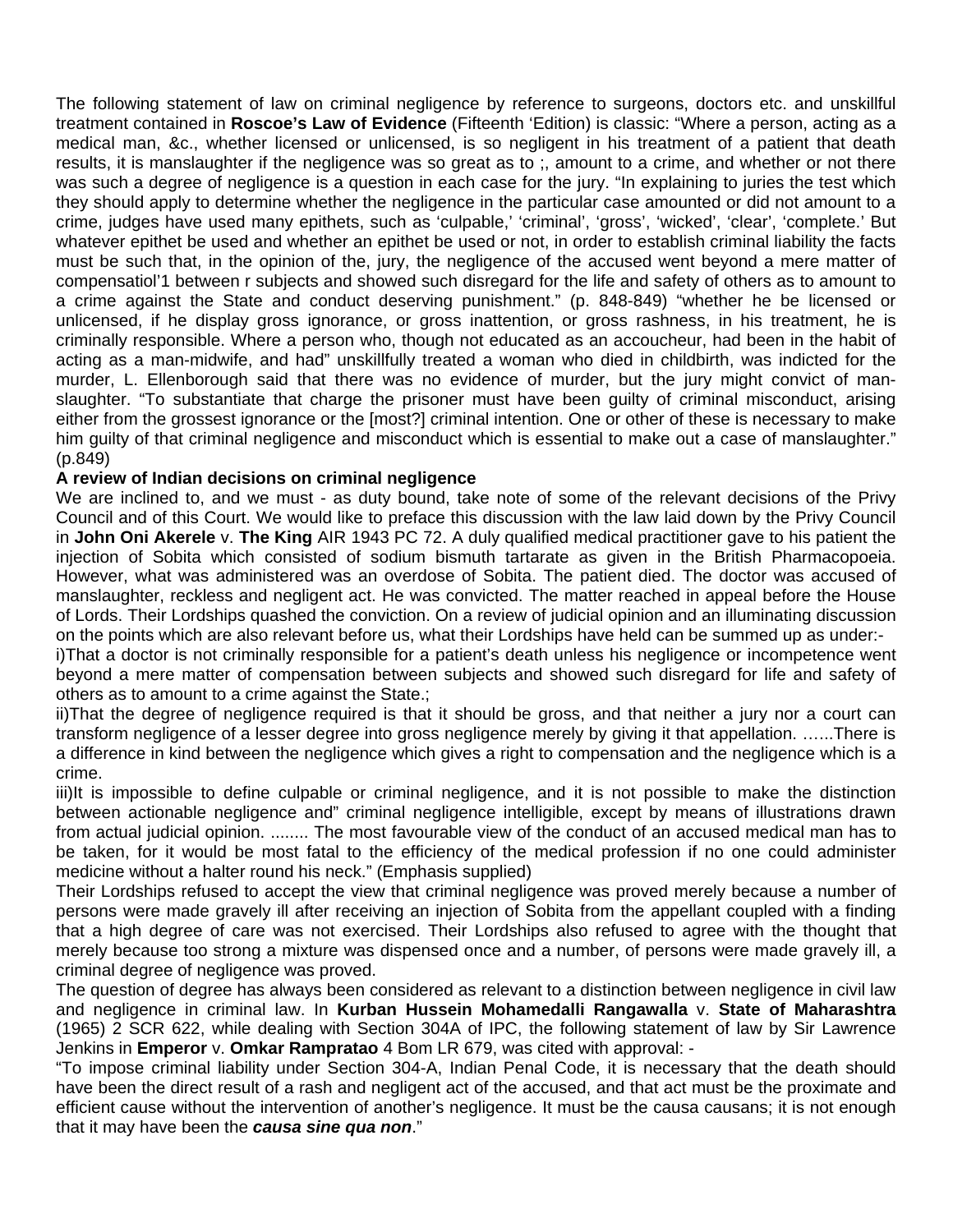K.N. Wanchoo, J. (as he then was), speaking for the Court, observed that the abovesaid view of the law has been generally followed by High ,Courts in India ,and was the correct view to...take of the meaning of Section 304A. . The same view has been reiterated in **Kishan Chand & Anr.** v. **The State of Haryana** (1970) 3 SCC 904.

In **Juggankhan** v. **The State of Madhya Pradesh** (1965) 1 SCR 14, the accused, a registered Homoeopath, administered 24 drops of stramonium and a leaf of dhatura to the patient suffering from guinea worm. The accused had not studied the effect of such substances being administered to a human being. The poisonous contents of the leaf of dhatura were not satisfactorily established by the prosecution. This Court exonerated the accused of the charge under Section 302 IPC. However, on a finding that stramonium and dhatura leaves are poisonous and in no system of medicine, except perhaps Ayurvedic system, the dhatura leaf is given as cure for guinea worm, the act of the accused who prescribed poisonous material without studying their probable effect was held to be a rash and negligent act. It would be seen that the profession of a Homoeopath which the accused claimed' to profess did not permit use of the substance administered to the patient. The accused had no knowledge of the effect of such substance being administered and yet he did so. In this background, the inference of the accused being guilty of rash and negligent act was drawn against him. In our opinion, the principle which emerges is that a doctor who administers 9 medicine known to or used in a particular branch of medical profession impliedly declares that he has knowledge of that branch of science and if he does not, in fact, possess that knowledge, he is prima facie acting with rashness or negligence.

**Dr. Laxman Balkrishna Joshi** v. **Dr. Trimbak Bapu Godbole and Anr.** (1969) 1 SCR 206 was a case under Fatal Accidents Act, 1855. It does not make a reference to any other decided case. The duties which a doctor owes to his patients came up for consideration. The Court held that a person who holds himself out ready to give medical advice and treatment impliedly undertakes that he is possessed of skill and knowledge for that purpose. Such a person when consulted by a patient owes him certain duties, viz., a duty of care in deciding whether to undertake the case, a duty of care in deciding what treatment to be given or a duty of care in the administration of that treatment. A breach of any of those duties gives a right of action for negligence to the patient. The practitioner must bring to his task a reasonable degree of skill and knowledge and must exercise a reasonable degree of care. Neither the very highest nor a very low degree of care and competence judged in the light of the particular circumstances of each case is what the law requires. The doctor no doubt has discretion in choosing treatment which he proposes to give to the patient and such discretion is relatively ampler in cases of emergency. In this case, the death of patient was caused due to shock resulting from reduction of the fracture attempted by doctor without taking the elementary caution of giving anesthetic to the patient. The doctor was held guilty of negligence and liability for damages in civil law. We hasten to add that criminal negligence or liability under criminal law was not an issue before the Court -as it did not arise and hence was not considered.

In the year 1996, there are 3 reported' decisions available. **Indian Medical Association** v. **V.P. Shantha and Ors.** (1995) 6 SCC 651 is a three-Judge Bench decision. The principal issue which arose for decision by the Court was whether a medical practitioner renders 'service' and can be proceeded against for 'deficiency in service' before a forum under the Consumer Protection Act, 1986. The Court dealt with how a 'profession' differs from an 'occupation' especially in the context of performance of duties and hence the occurrence of negligence. The Court noticed that medical professionals do not enjoy any immunity from being sued in contract or tort (i.e. in civil jurisdiction) on the ground of negligence. However, in the observation made in the context of determining professional liability as distinguished from occupational liability, the Court has referred to authorities, in particular, Jackson & Powell and have so stated the principles, partly quoted from the authorities :-

"In the matter of professional liability professions differ from occupations for the reason that professions operate in spheres where success cannot be achieved in every case and very often success or failure depends upon factors beyond the professional man's control. In devising a rational approach to professional liability which must provide proper protection to the consumer while allowing for the factors mentioned above, the approach of the Courts is to require that professional men should possess a certain minimum degree of competence and that they should exercise reasonable care in the discharge of their duties. In general, a professional man owes to his client a duty in tort as well as in contract to exercise reasonable care in giving advice or performing services. (See: Jackson & Powell on Professional Negligence, 3rd Edn., paras 1-04, 1-05, and 1-56)."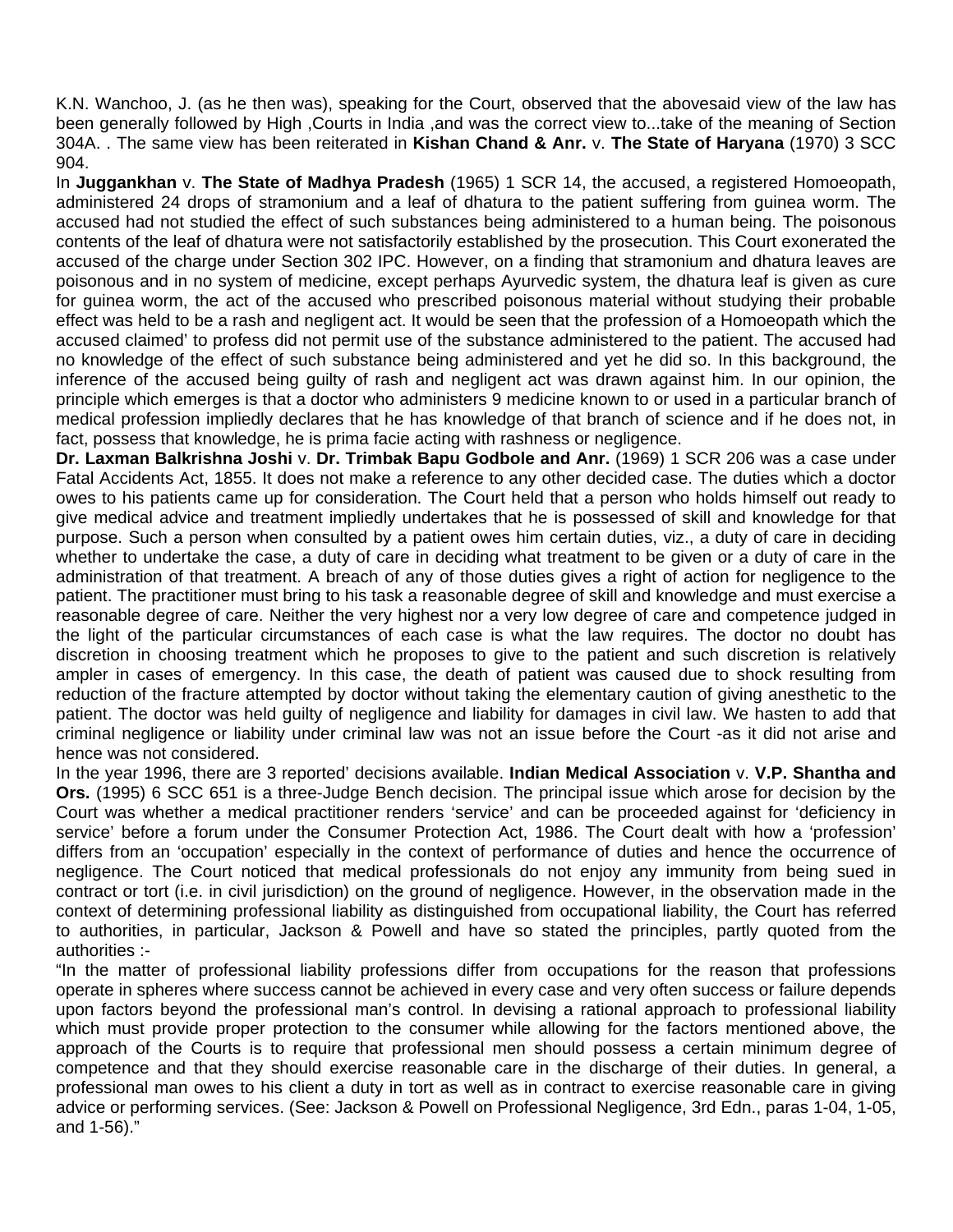In **Poonam Verma** v. **Ashwin Patel and Ors.**, (1996) 4 SCC 332 a doctor registered as medical practitioner and entitled to practice in Homoeopathy only, prescribed an allopathic medicine to the patient. The patient died. The doctor was held to be negligent and liable to compensate the wife of the deceased for the death of her husband on the ground that the doctor who was entitled to practice in homoeopathy only, was under a statutory duty not to enter the field of any other system of medicine and since he trespassed into a prohibited field and prescribed the allopathic medicine to the patient causing the death, his conduct amounted to negligence per se actionable in civil law. **Dr. Laxman Balkrishna Joshi's case** (supra) was followed. Vide para 16, the test for determining whether there was negligence on the part of a medical practitioner as laid down in **Bolam's case** (supra) was cited and approved.

In **Achutrao Haribhau Khodwa and Ors.** v. **State of Maharashtra and Ors.** (1996) 2 SCC 634 the Court noticed that in the very nature of medical profession, skills differs from doctor to doctor and more than one alternative course of treatment are available, all admissible. Negligence cannot be attributed to a doctor so long as he is performing his duties to the best of his ability and with due care and caution. Merely because the doctor chooses one course of action in preference to the other one available, he would not be liable if the course of action chosen by him was acceptable to the medical profession. It was a case where a mop was left inside the lady patient's abdomen during an operation. Peritonitis developed which led to a second surgery being performed on her, out she could not survive. Liability for negligence was fastened on the surgeon because no valid explanation was forthcoming for the mop having been left inside the abdomen of the lady. The doctrine of res ipsa loquitur was held applicable 'in a case like this'.

**M/s Soring Meadows Hospital and Anr. Hariol Ahluwalia through K.S. Ahluwalia and Anr.** (1998) 4 SCC 39 is again a case of liability for negligence by a medical professional in civil law. It was held that an error of judgment is not necessarily negligence. The Court referred to the decision in **Whitehouse & Jorden**, [1981] 1 ALL ER 267, and cited with approval the following statement of law contained in the opinion of Lord Fraser determining when an error of judgment can be termed as negligence:-

"The true position is that an error of judgment may, or may not, be negligent, it depends on the nature of the error. If it is one that would not have 'been made by a reasonably competent professional man professing to have the .standard and type of skill that the defendant holds himself out as having, and acting with ordinary care, then it is negligence. If, on the other hand, it is an error that such a man, acting with ordinary care, might have made, then it is not negligence."

In **State of Harvana and Ors.** v. **Smt. Santra**, (2000) 5 see 182 also Bolam's test has been approved. This case too refers to liability for compensation under civil law for failure of sterilization operation performed by a surgeon. We are not dealing with that situation in the case before us and, therefore, leave it to be dealt with in an appropriate case.

Before we embark upon summing up our conclusions on the several issues of law which we have dealt with hereinabove, we are inclined to quote some of the conclusions arrived at by the learned authors of "Errors, Medicine and the Law" (pp. 241-248), (recorded at the end of the book in the chapter titled -'Conclusion') highlighting the link between moral fault, blame and justice in reference to medical profession and negligence. These are of significance and relevant to the issues before us. Hence we quote:-

i) The social efficacy of blame and related sanctions in particular cases of deliberate wrongdoings may be a matter of dispute, but their necessity - in principle - from a moral point of view, has been accepted. Distasteful as punishment may be, the social, and possibly moral, need to punish people for wrongdoing, occasionally in a severe fashion, cannot be escaped. A society in which blame is overemphasized may become paralysed. This is not only because such a society will inevitably be backward- looking, but also because fear of blame inhibits the uncluttered exercise of judgment in relations between persons. If we are constantly concerned about whether our actions will be the subject of complaint, and that such complaint is likely to lead to legal action or disciplinary proceedings, a relationship of suspicious formality between persons is inevitable. (ibid, pp. 242- 243)

ii) Culpability may attach to the consequence of an error in circumstances where substandard antecedent conduct has been deliberate, and has contributed to the generation of the error or to its outcome. In case of errors, the only failure is a failure defined in terms of the normative standard of what should have been done. There is a tendency to confuse the reasonable person with the error-free person. While nobody can avoid errors on the basis of simply choosing not to make them, people can choose not to commit violations. A violation is culpable. (ibid, p. 245).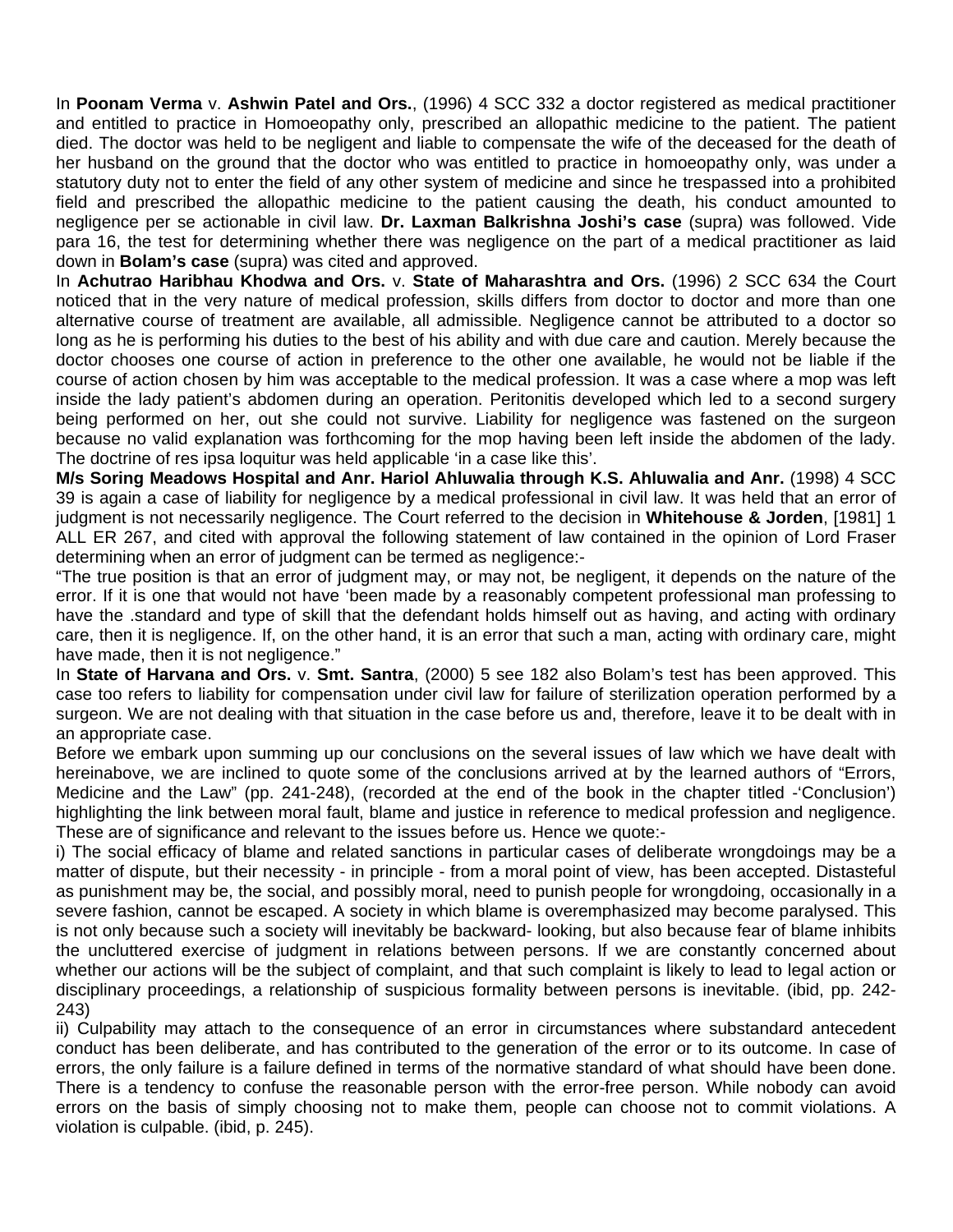iii) Before the court faced with deciding the cases of professional negligence there are two sets of interests which are at stake: the interests of the plaintiff and the interests of the defendant. A correct balance of these two sets of interests should ensure that tort liability is restricted to those cases where there is a real failure to behave as a reasonably competent practitioner would have behaved. An il) appropriate raising of the standard of care threatens this balance. (ibid. p.246). A consequence of encouraging litigation for loss is to persuade the public that all loss encountered in a medical context is the result of the failure of somebody in the system to provide the level of care to which the patient is entitled. The effect of this on the doctor-patient relationship is distorting and will not be to the benefit of the patient in the long run. It is also unjustified to impose on those engaged in medical treatment an undue degree of additional stress and anxiety in the conduct of their profession. Equally it would be wrong to impose such stress and anxiety on any other person performing a demanding function in society. (ibid, p.247). While expectations from the professionals must be realistic and the expected standards attainable; this implies recognition of the nature of ordinary human error and human limitations in the performance of complex tasks. (ibid. p. 247).

iv) Conviction for any substantial criminal offence requires that the accused person should have acted with a morally, blameworthy state of mind. Recklessness and deliberate wrongdoing! Are morally blameworthy but any conduct falling short of that should not be the subject of criminal liability. Common-law systems have traditionally only made negligence the subject of criminal sanction when the level of negligence has been high– a standard traditionally described as gross negligence. In fact, negligence at that level is likely to be indistinguishable from recklessness. (ibid, p.248).

v) Blame is a powerful weapon Its inappropriate use distorts tolerant and constructive relations between people. Distinguishing between (a) accidents which are life's misfortune for which nobody is morally responsible, (b) wrongs amounting to culpable conduct and constituting grounds for compensation, & (c) those (i.e. wrongs) calling for punishment on account of being gross or of a very high degree requires and calls for careful, morally sensitive and scientifically informed analysis; else there would be injustice to the larger interest of the society. (ibid, p.248). Indiscriminate prosecution of medical professionals for criminal negligence is counter-productive and does no service or good to the society.

## **Conclusions summed up**

We sum up our conclusions as under:-

- 1) Negligence is the breach of a duty caused by omission to do something which reasonable man guided by those considerations which ordinarily regulate the conduct of human affairs would do, or doing something which a prudent and reasonable man would not do. The definition of negligence as given in Law of Torts, Ratanlal & Dhirajlal (edited by Justice G.P. Singh), referred to hereinabove, holds good. Negligence becomes actionable on account of injury resulting from the act or omission amounting to negligence attributable to the person, sued. The essential components of negligence are three: 'duty', 'breach' and 'resulting damage'. .
- 2) Negligence in the context of medical profession necessarily calls for a treatment with a difference. To infer rashness or negligence on the part of a professional, in particular a doctor, additional considerations apply. A case of occupational negligence is different from one of professional negligence. A simple lack of care, an error of judgment or an accident, is not proof of negligence on the part of a medical professional. So long as a doctor follows a practice acceptable to the medical profession of that day, he cannot be held liable for negligence merely because a better alternative course or method of treatment was also available or simply because a more skilled doctor would not have chosen to follow or resort to that practice or procedure which the accused followed. When it comes to the failure of taking precautions what has to be seen is whether those precautions were taken which the ordinary experience of men has found to be sufficient; a failure to use special or extraordinary precautions which might have prevented the particular happening cannot be the standard for judging the alleged negligence. So also, the standard of care, while assessing the practice as adopted, is judged in the light of knowledge available at the time of the incident, and not at the date of trial. Similarly, when the charge of negligence arises out of failure to use some particular equipment, the charge would fail if the equipment was not generally available at that particular time (that is, the time of the incident) at which it is suggested it should have been used.
- 3) A professional may be held liable for negligence on one of the two findings: either he was not possessed of the requisite skill which he professed to have possessed, or, he did not exercise, with reasonable competence in the given case, the skill which he did possess. The standard to be applied for judging,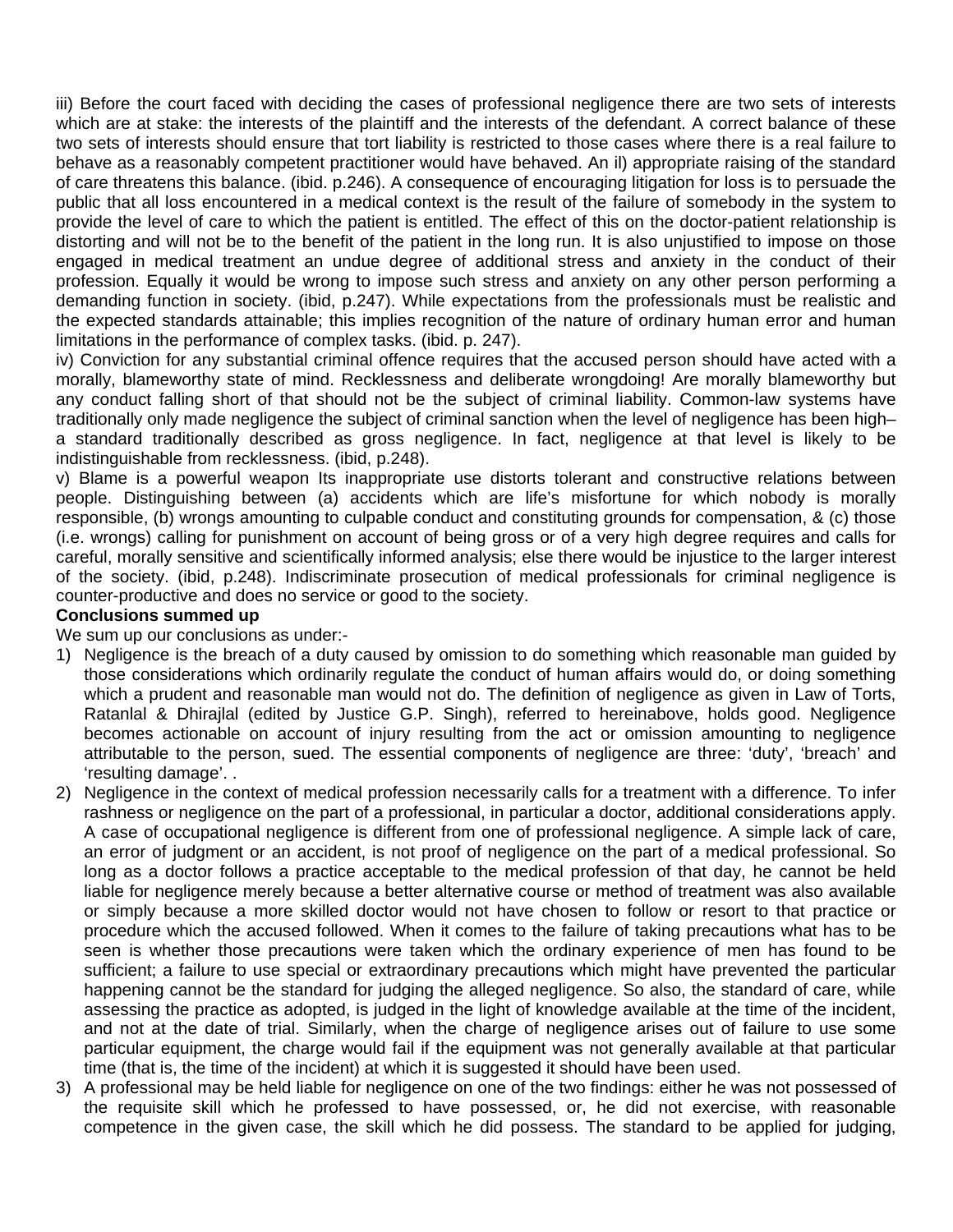whether the person charged has been negligent or not, would be that of an ordinary competent person exercising- ordinary skill in that profession. It is not possible for every professional to possess the highest level of expertise or skills in that branch which he practices. A highly skilled professional may be possessed of better qualities, but that cannot be made the basis or the yardstick for judging the performance of the professional proceeded against on indictment of negligence.

- 4) The test for determining medical negligence as laid down in Bolam's case [1957] 1 W.L.R. 582, 586 holds good in its applicability in India.
- 5) The jurisprudential concept of negligence differs in civil and criminal law. What may be negligence in civil law may not necessarily be negligence in criminal law. For negligence to amount to an offence, the element of mens rea must be shown to exist. For an act to amount to criminal negligence, the degree of negligence should be much higher i.e. gross or of a very high degree. Negligence which is neither gross nor of a higher degree may provide a ground for action in civil law but cannot form the basis for prosecution.
- 6) The word 'gross' has not been used in Section 304A of IPC, yet it is settled that in criminal law negligence or recklessness, to be so held, must be of such a high degree as to be 'gross'. The expression 'rash or negligent act' as occurring in Section 304A of the IPC has to be read as qualified by the word 'grossly'.
- 7) Prosecute a medical: professional for negligence under criminal law it must be shown that the accused did something or failed to do something 'which in the given' facts and circumstances no medical professional in his ordinary senses and prudence would have done or failed to do. The hazard taken by the accused doctor should be of such a nature that the injury which resulted was most likely imminent.
- 8) ipsa loquitur is only a rule of evidence and operates in the domain of civil law specially in cases of torts and helps in determining the onus of proof in actions relating to negligence. It cannot be pressed in service for determining per se the liability for negligence within the domain of criminal law. Res ipsa loquitur has, if at all, a limited application in trial on a charge of criminal negligence.

In view of the principles laid down hereinabove and the preceding discussion, we agree with the principles of law laid down in **Dr. Suresh Gupta's case** (2004) 6 SCC 422 and re-affirm the same. Ex abundanti cautela, we clarify that what we are affirming are the legal principles laid down and the law as stated in **Dr. Suresh Gupta's case**. We may not be understood as having expressed any opinion on the question whether on the facts of that case the accused could or could not have been held guilty of criminal negligence as that question is not before us. We also approve of the passage from Errors, Medicine and the Law by Alan Merry and Alexander McCall Smith which has been cited with approval in **Dr. Suresh Gupta's case** (noted vide para 27 of the report).

## **Guidelines - Re: prosecuting medical Professionals**

As we have noticed hereinabove that the cases of doctors (surgeons and physicians) being subjected to criminal prosecution are on an increase. Sometimes such prosecutions are filed by private complainants and sometimes by police on an FIR being lodged and cognizance taken. The investigating officer and the private complainant cannot always be supposed to have knowledge of medical science so as to determine whether the act of the accused medical professional amounts to rash or negligent act within the domain of criminal law under Section 304-A of IPC. The criminal process once initiated subjects the medical professional to serious embarrassment and sometimes harassment. He has to seek bail to escape arrest, which may or may not be granted to him. At the end he may be exonerated by acquittal or discharge but the loss which he has suffered in his reputation cannot be compensated by any standards.

We may not be understood as holding that doctors can never be prosecuted for an offence of which rashness or negligence is an essential ingredient. All that we are doing is to emphasize the need for care and caution in the interest of society; for, the service which the medical profession renders to human beings is probably the noblest of all, and hence there is a need for protecting doctors from frivolous or unjust prosecutions. Many a complainant prefers recourse to criminal process as a tool for pressurizing the medical professional for extracting uncalled for or unjust compensation. Such malicious proceedings have to be guarded against.

Statutory Rules or Executive Instructions incorporating certain guidelines need to be framed and issued by the Government of India and/or the State Governments in consultation with the Medical Council of India. So long as it is not donor we propose to lay down certain guidelines for the future which should govern the prosecution of doctors for offences of which criminal rashness or criminal negligence is an ingredient. A private complaint may not be entertained unless the complainant has produced prima facie evidence before the Court in the form of a credible opinion given by another competent doctor to support the charge of rashness or negligence on